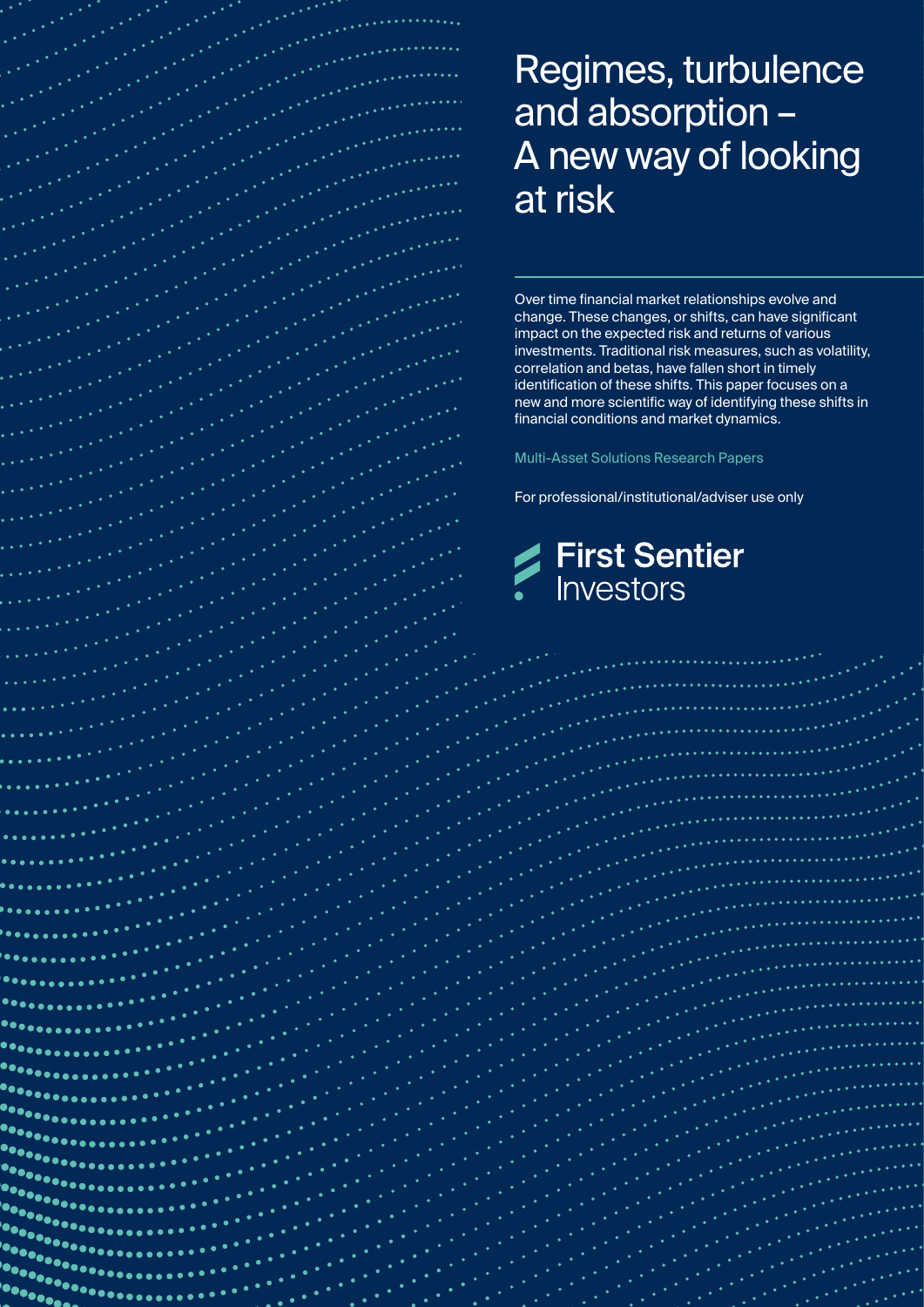# The investment challenge is to monitor and understand the changing financial landscape and allocate capital accordingly.

# Allocating capital in a changing financial world

Economic history is replete with fads and phases, eras and epochs of growth and inflation and the rise and fall of theories and policies. Markets have responded with bubbles and crashes, while the invisible hand did battle with the not-so-invisible boot of government policies. The changes that have spread through the world economy in the last few centuries have also led to identifiable regimes of behaviour. To assume that the immediate past, or even the past of a few decades, is the natural stationary state of markets is falling prey to recency bias; just because things have been a certain way recently does not mean they will stay the same. Yet this assumption is often baked in, implicitly but deeply, most risk management and monitoring tools, and also plays a large role in the framing of economic discussions and market outlooks. We need to disenthrall ourselves from this bias, and do so in a systematic and disciplined manner.

The investment challenge is to monitor and understand the changing financial landscape and allocate capital accordingly. Shifts in market behaviour where relationships change or no longer hold, which we would describe as a regime shift, provide significant challenges to asset allocation.

As asset allocators we constantly monitor a large range of risk measures and indicators with turbulence and absorption being two measures of capital market structure.

### Do you have the time?

Markowitz's (1952) pioneering work in modern portfolio theory provided investors a more scientific way to determine their asset allocation based on long-term assumptions around equilibrium expected returns, volatilities and correlations. Over long timeframes, this has served investors well; although as John Maynard Keynes puts it, 'But this long run is a misleading guide to current affairs. In the long run we are all dead. Economists set themselves too easy, too useless a task, if in tempestuous seasons they can only tell us, that when the storm is long past, the ocean is flat again.' So we can't dismiss the short-to-medium term or sequencing risks. While there is clearly no silver bullet, a 'set-and-forget' asset allocation approach often falls short due to the timing of harmful capital market events relative to a particular investor's time horizon.

So the pertinent question: is there a better way to achieve more consistent outcomes than relying on equilibrium assumptions and time diversification? First Sentier Investors (2014) provided a Dynamic Asset Allocation (DAA) framework that takes a shorter-term horizon than Strategic Asset Allocation (SAA) reallocating capital as investment markets evolve based on fundamental investment rationales. This paper focuses on nontraditional risk management measures that can inform both the SAA and DAA investment processes.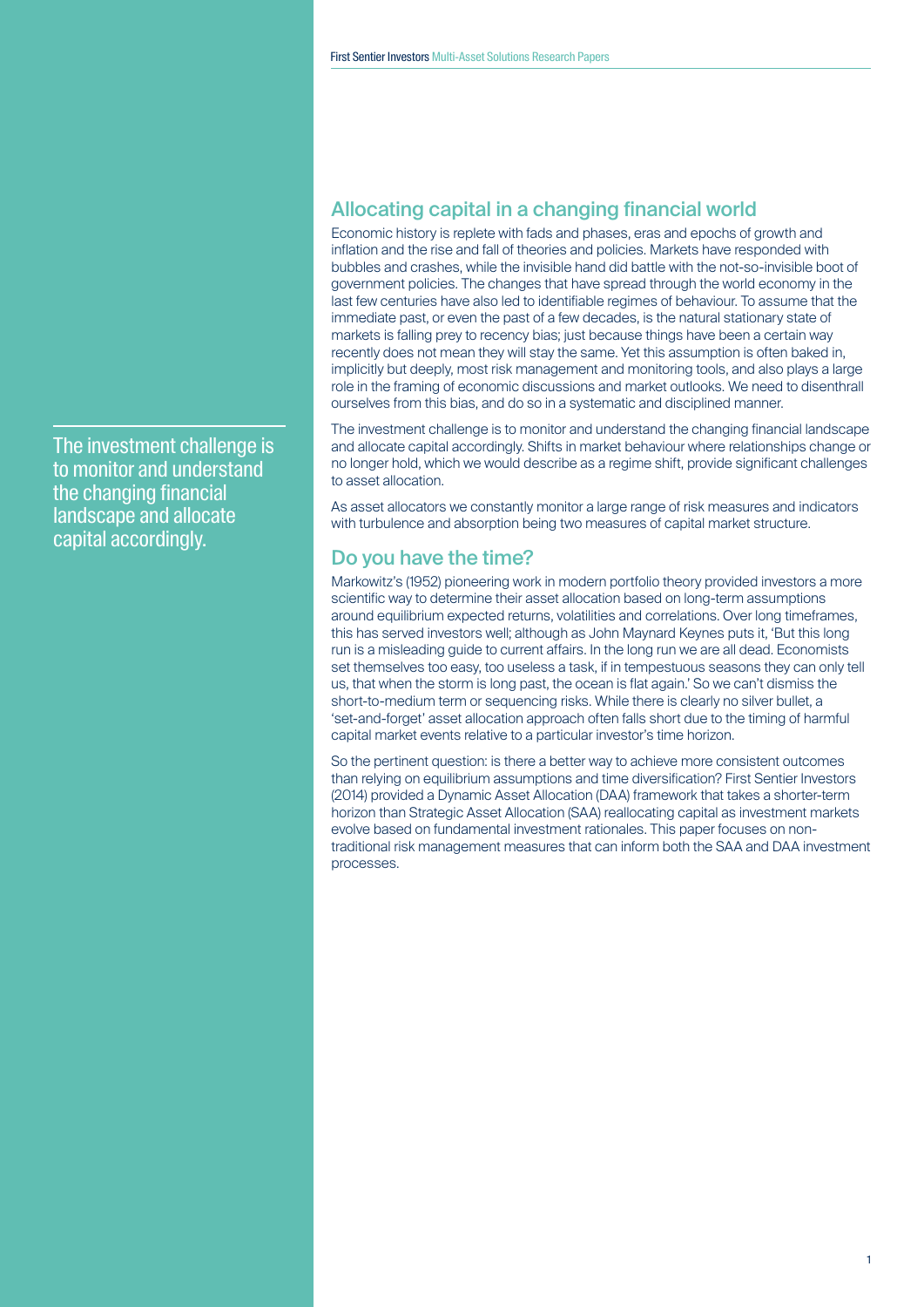### Risk is evolutionary, not stationary

The traditional measures of risk, such as betas, volatilities, correlations and value-at-risk, provide forward-looking or historical point estimates of portfolio characteristics. These measures arm the investor with estimates of the potential return distributions and asset class interactions. These risk metrics are extremely useful in the identification and assessment of unwanted portfolio features. This allows investors to tailor exposures to their risk appetite. However, these metrics are sensitive to the (generally historical) inputs. Large changes in the input assumptions can have a meaningful impact on the results and resulting interpretations, or indeed if the future is unlike the past.

The chart below illustrates how risk measures, in this case correlation, can vary over time. The historical correlation since 1990 between global equities and implied volatility (VIX index) is -0.53. Although the average historical volatility is intuitive, the variation is not. Indeed, adding a long position in volatility, which is typically used as a form of insurance, to reduce investment risk would not be warranted based on the positive correlations that occurred in December 1995 and January 2018 between global equities and implied volatility.





#### Source: Bloomberg, Internal Propriety Models. Data to 30 June 2021<sup>1</sup>.

Another nuance with correlations is that they exhibit asymmetry. There is a large body of evidence<sup>2</sup> showing that downside correlations for equity markets are much higher than upside correlations. Longin and Solnik (2001) show that for extreme movements, which focuses on the tails of the return distribution, large negative movements result in a much higher correlation than large positive movements. This (somewhat) erodes the rationale for portfolio diversification; sorry Markowitz<sup>3</sup>.

<sup>1.</sup> Global Equities is the MSCI World in USD. Implied Volatility is the CBOE SPX Volatility Index in USD.

<sup>2.</sup> See Lin, Engle, and Ito (1994), Karolyi and Stulz (1996), Bae, Karolyi and Stulz (2000), Ang and Chen (2002).

<sup>3.</sup> If future asset returns and co-variances need to be estimated, with an error term, then it follows that investors that underestimate the extent of co-movements will have greater risk than intended.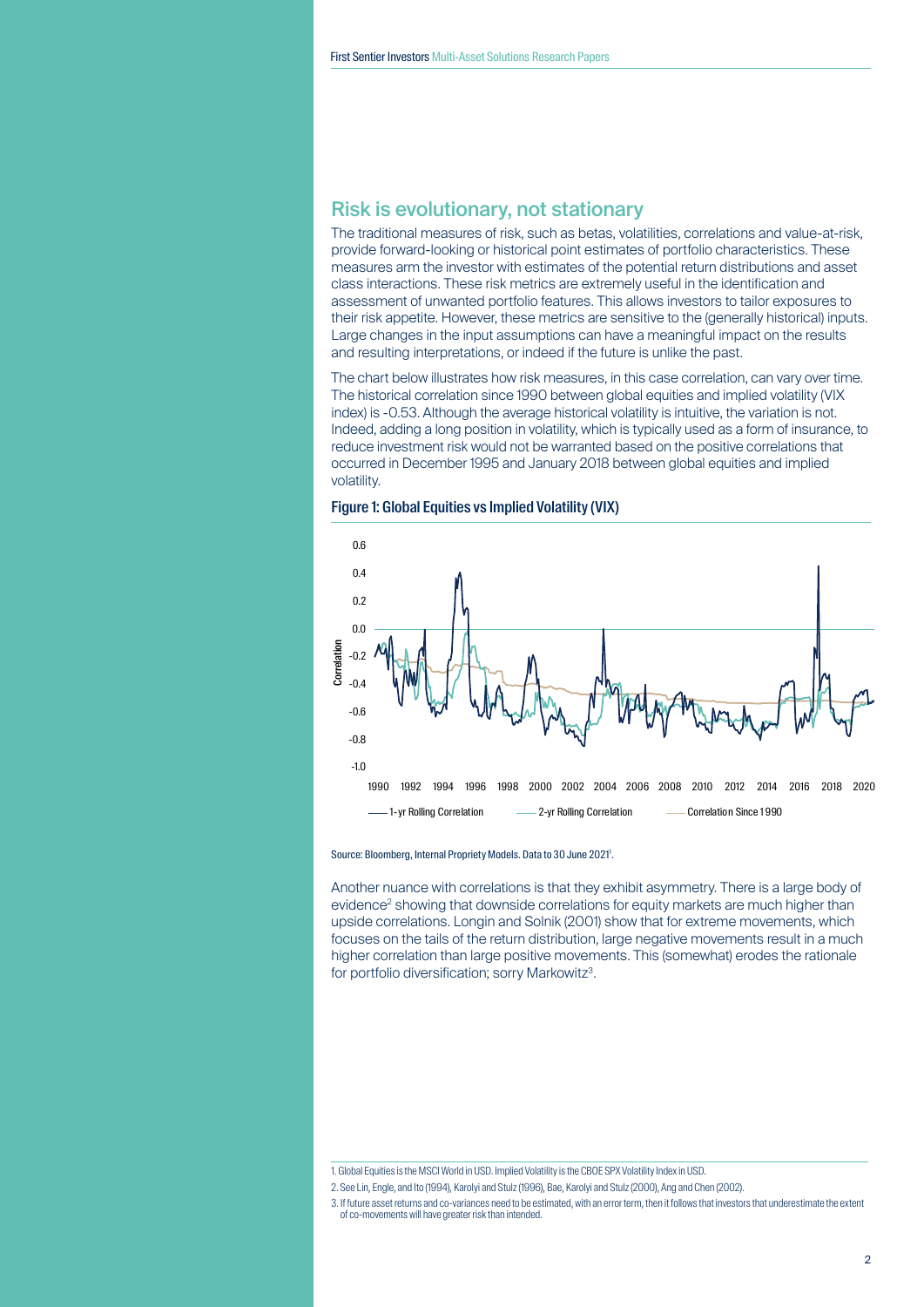Although time-varying correlations and volatilities might provide a challenge to the traditional risk models, they do provide DAA opportunities. Ang and Bekaert (2002) evidenced the benefits of dynamically hedging foreign exchange exposure and introducing a risk-free asset into the portfolio as correlations and volatilities increase. The rationale for dynamic reallocation of capital is reinforced by Longin and Solnik's (2001) findings that correlation asymmetries are exacerbated amongst small capitalisation, value and negative momentum stocks.

The benefit of being able to identify changes over time in capital markets should be higher risk- adjusted returns, through increased return potential and the preservation of capital. If we believe that we are experiencing 'normal' or 'average' capital market behaviour, then we may be able to rely on long-term historical averages or expected equilibriums. However, long-term allocations are highly likely to be suboptimal if we are not experiencing 'normal' capital market conditions.

## Which 'normal'? Old normal, new normal or abnormal?

A significant challenge to portfolio construction and risk management is the concept of regime shifts. For example a shift could be caused by unanticipated changes in growth, inflation, monetary policy, regulation, brittleness of the financial system or other secular shifts. The challenge for investors is to be able to identify regime shifts and determine the appropriate action, which could be a conscious decision of no-action.

Any shift in market conditions, especially a regime shift, has significant consequences for investors' optimal portfolio allocation.

Goldfeld and Quandt (1973) suggested a Markov switching regression to characterise changes in parameters of an autoregressive process which Hamilton (1989) later applied to the US business cycle. These early insights have been further refined as the applications are wide ranging in financial markets.

Regime shifts result in different asset returns, volatilities and asset correlations (not to mention autocorrelations). To help us monitor regime shifts, we first need to determine an appropriate measure of abnormality in data or process for the identification of outliers. Mahalanobis (1927, 1936) defined a distance measure that was prompted by the requirement to compare the similarities, or lack thereof, of human skulls. We use this measure to calculate the degree of uncharacteristic behaviour within financial markets, capturing extreme price movements and changing relationships. Kritzman and Li (2010) coined the application of this measure to financial markets 'Turbulence'4. We believe this represents an appropriate and vernacularly intelligible description of the distance measure when applied to financial markets and will refer to the Mahanlaobis distance as turbulence for the remainder of the paper.

As the foreign exchange market is the world's largest and most liquid market it provides a great lens to view historical events. So when have we observed financial turbulence in foreign exchange markets? As we can see, turbulence in foreign exchange markets could be seen during the major events of: global recession of 1982, British government being forced to withdraw the pound sterling from the ERM, Swiss National Bank removing the floor against the euro, and the Global Financial Crisis.

4. Turbulence is calculated as Mahalanobis distance of recent sets of returns compared to their history.

Any shift in market conditions, especially a regime shift, has significant consequences for investors' optimal portfolio allocation.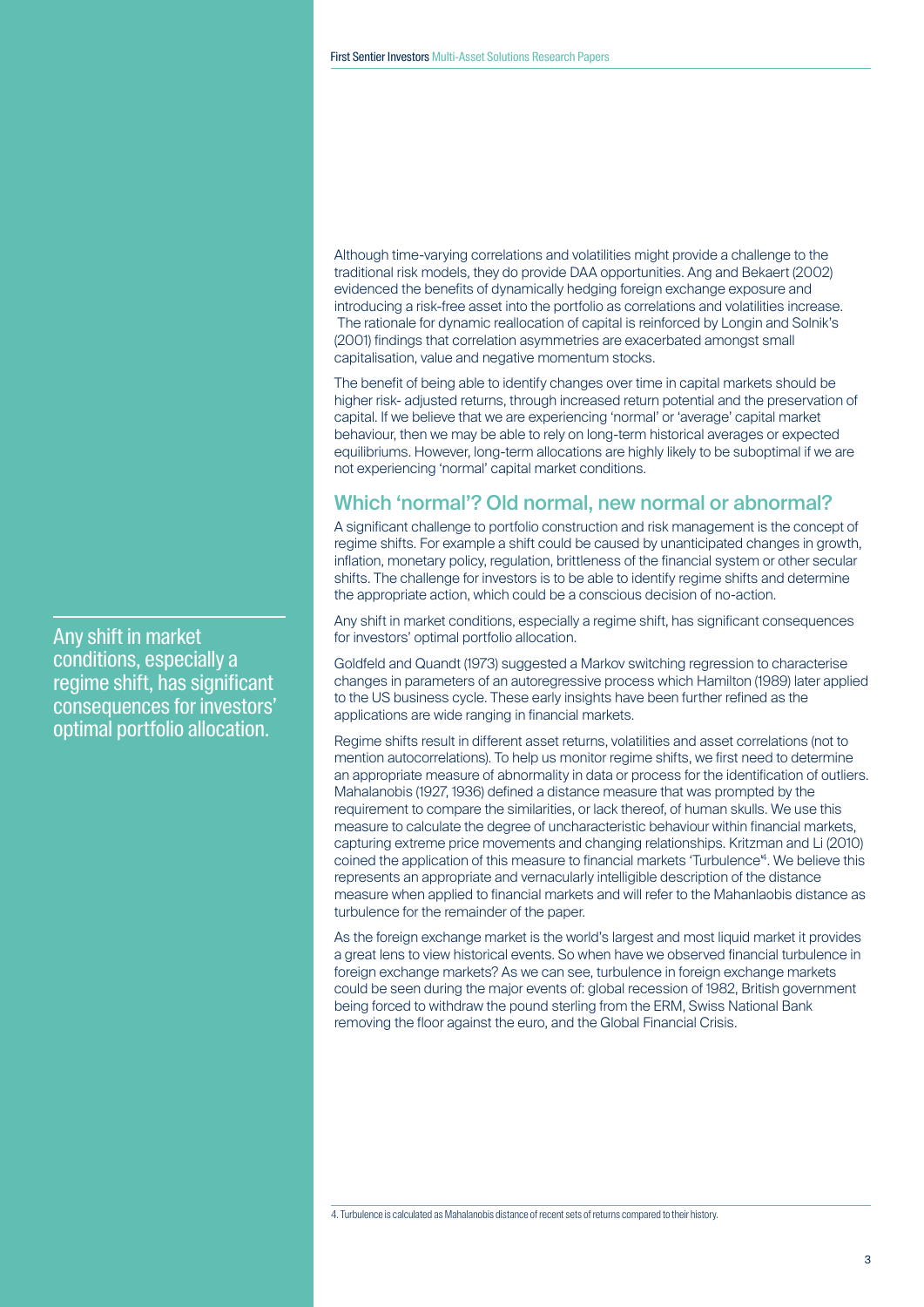

#### Figure 2: Foreign Exchange Monthly Turbulence

Source: Bloomberg, Internal Propriety Models. Data to 30 June 2021.

Although historical identification of crises is informative, it would be more useful to identify when a regime shift occurs. This allows for a timely review of any assumptions, such as volatilities and correlations, and the resulting allocations. A portfolio built on average market assumptions will become inappropriate when market behaviour changes.

We now focus on the identification of regime shifts. The aim is to remove the noise and change the information content to a probabilistic interpretation of market behaviour. This is helpful for two reasons: identifying when market behaviour is no longer 'normal', and secondly, to identify when markets return to normal.

To determine foreign exchange regimes we apply a two-state hidden Markov model to the foreign exchange turbulence. A four-state model is proposed by Guidolin and Timmermann (2006) to model the economic cycle of crash, recovery, slow growth, and bull. We acknowledge that a two-state model could oversimplify the behaviour of financial markets, although given the options of simple or complex we recognise Occam's razor5.

'The error of optimism dies in the crisis, but in dying it gives birth to an error of pessimism. This new error is born not an infant, but a giant.'

Arthur Cecil Pigou

<sup>5.</sup> Occam's razor is a problem-solving principle that gives precedence to simplicity; among competing hypotheses, the one with the fewest assumptions should be selected.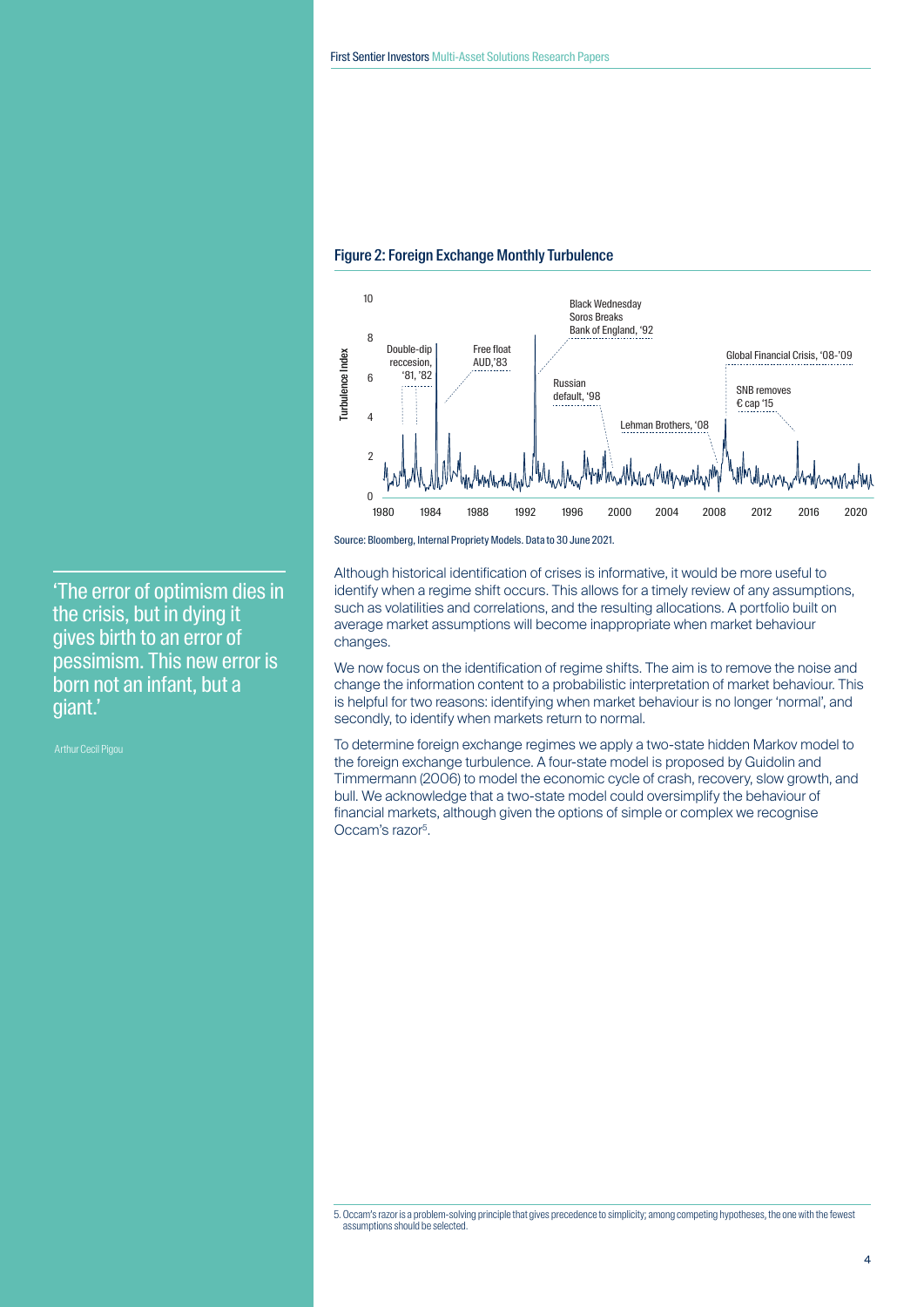

#### Figure 3: Foreign Exchange Regimes

Source: Bloomberg, Internal Propriety Models. Data to 30 June 2021.

Posit that market activity can be characterised at any point in time as being in either one of two states: stable with low volatility, or alternatively fragile, with corresponding lower average return and higher volatility<sup>6</sup>. This is the basis for our two-state model with the first state being 'normal' and the second state being 'ex-normal'.

The chart provides the graphical probabilities, where a probability of 0 indicates 100% likelihood of being in the 'normal' regime and value of 1 indicates 100% likelihood of being within 'ex-normal' regime.

This matches our view of market participants' behaviour. For the most part market participants act rationally and try to maximise their risk-adjusted returns. However there are times where high emotions take control – leading to large scale panic. If we identify these shifts, then the challenge is to identify the allocations or positions that would perform well in the new environment, and to do so in a timely manner.

It is important to recognise that turbulence is not designed to identify cheap vs. rich valuations in asset markets. Valuation is a very different topic from changing market behaviour and we should not conflate the two. So far we have only investigated foreign exchange regimes. The benefit can be extended to equities, commodities, sovereign bonds, as well as investment subsectors and indeed even market factors, such as those identified by Fama and French.

## Contagion: are my exposures unified or diversified?

In a utopian investment world we would be able to identify all the factors that drive our potential performance and risks. This would provide us with a much better macro level view of our ex-ante risk decomposition. Many investors have had the right thesis but the wrong positions.

The holy grail of asset allocation is the identification of uncorrelated compounding assets. So being able to find uncorrelated return and risk drivers would be significantly meaningful. Or in a risk context, the reverse would be informative: how unified are my exposures?

6. Strictly speaking, the two states could also correspond to 'higher average with higher volatility,' and 'lower average with lower volatility,' although this is less common. The determination is done by the two-state hidden Markov model.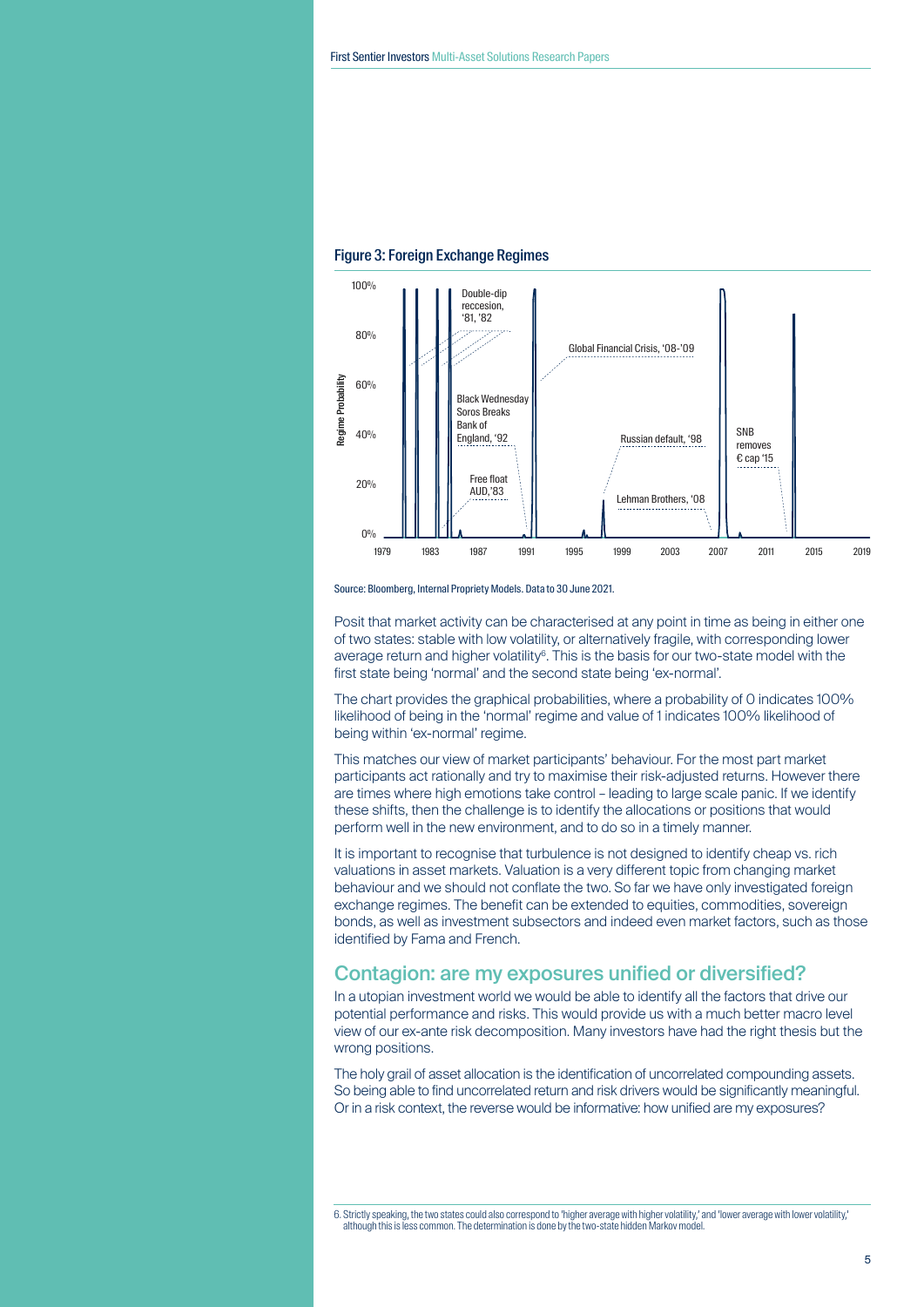Numerous studies have published suggested measures of financial integration or segregation'. For example Forbes and Rigobon (1999) investigate shifts in the variancecovariance matrix to test for contagion whereas Eiling and Gérard (2007) calculate the extent of integration using global and regional factors. Pukthuanthong and Roll (2009) put forward an R-squared integration measure by regressing country returns on prior calendar year's principal components.

We use principal components analysis (PCA) to decompose the variation in returns into uncorrelated factors that explain as much of the variation in returns as possible. This quantifies the degree to which performance is explained by the first n factors. Kritzman et al. (2011) used the moniker of 'Absorption' to describe the application of PCA to financial market returns. We prefer 'brittleness' as a more intuitive description although we retain 'absorption' to align terminology. The quantum these n factors can explain is called the absorption ratio. As the absorption ratio increases capital markets become more fragile, increasing the likelihood of shocks propagating through markets as fewer factors drive returns.

As the absorption ratio declines capital markets become more resilient, implying that isolated shocks are less likely to cascade and become terminal. In the illustration below we see how much the first two factors are driving the asset returns and ultimate risks.



#### Figure 4: Global Assets Brittleness - 5 & 10 Factors



Taking the absorption ratio we again use regime shifts to provide us with a quantitative measure of the unification of financial markets. This provides us with another layer of capital market information. It also allows us to identify a number of historical events. When capital markets become coupled, broad portfolio protection strategies and tail risk strategies are likely to become meaningful. In the eye of the storm everything becomes a burden (or saviour in the case of insurance).

7. Segregation being the opposite of integration.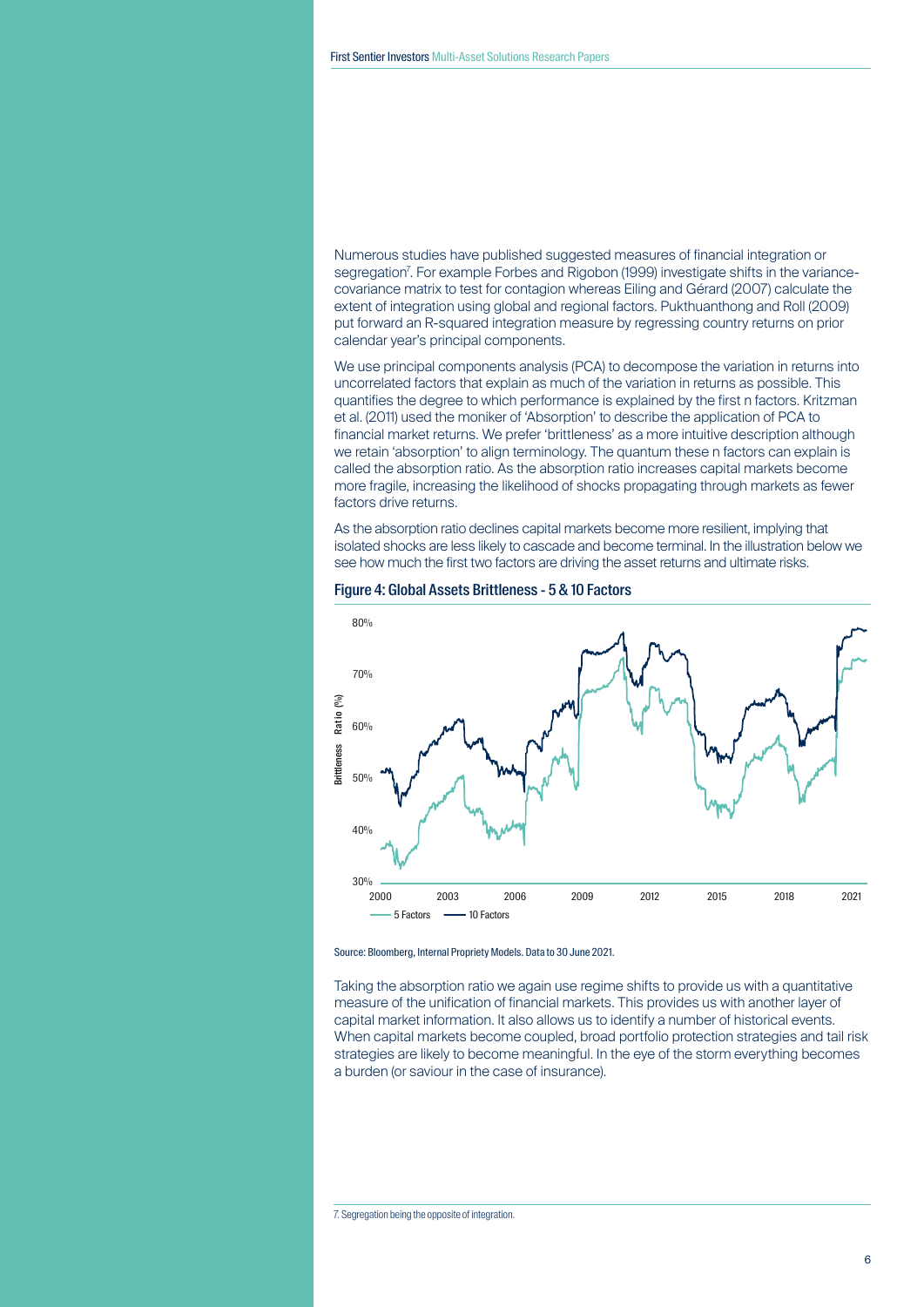

#### Figure 5: Global Assets Probability - 5 Factors

If the investment landscape shifts so does our thinking.

Source: Bloomberg, Internal Propriety Models. Data to 30 June 2021.

### Why do we care?

Whilst there may be strong fundamental reasons underlying an investment thesis, at times the macro environment is going to dominate. Momentum can grow, cheap assets can get cheaper, and expensive assets can continue to rise in value. It is very difficult to design a portfolio based on irrational behaviour, although, it is possible to ensure that it is resilient.

The reason why we monitor turbulence and brittleness is to capture an additional dimension of risk. As asset allocators we closely monitor valuations, carry, momentum and other meaningful inputs such as supply and demand; central bank action and the political landscape to name a few. But these are only useful if we can understand them in the current market context.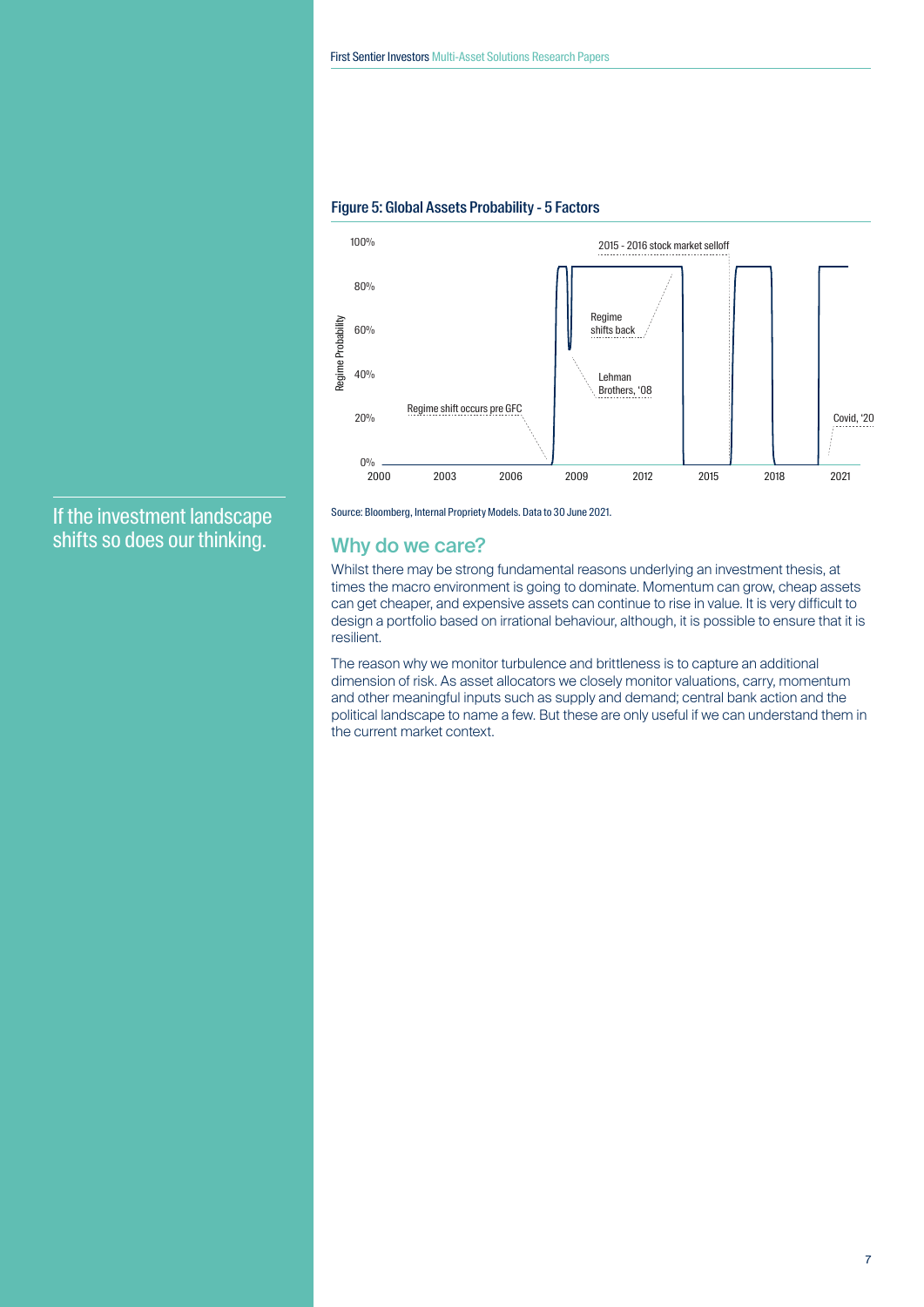### References

Ang, A., & Bekaert, G. (2002). International asset allocation with regime shifts. Review of Financial Studies, 15(4), 1137-1187. https://doi.org/10.1093/rfs/15.4.1137

Ang, A., & Chen, J. (2002). Asymmetric correlations of equity portfolios. Journal of Financial Economics, 63(3), 443-494. https://doi.org/10.1016/s0304- 405x(02)00068-5

Bae, K., Karolyi, G. A., & Stulz, R. (2000). A new approach to measuring financial contagion. https://doi.org/10.3386/w7913

Eiling, E., & Gerard, B. (2011). Dispersion, equity returns correlations and market integration.

SSRN Electronic Journal. https://doi.org/10.2139/ssrn.891115

First Sentier Investors. (2014). 'Dynamic Asset Allocation'.

Forbes, K., & Rigobon, R. (1999). No contagion, only interdependence: Measuring stock market Co-movements. https://doi.org/10.3386/w7267

Goldfeld, S. M., & Quandt, R. E. (1973). A Markov model for switching regressions. Journal of Econometrics, 1(1), 3-15. https://doi.org/10.1016/0304-4076(73)90002-x

Guidolin, M., & Timmermann, A. G. (2006). Asset allocation under multivariate regime switching.

SSRN Electronic Journal. https://doi.org/10.2139/ssrn.940652

Hamilton, J. D. (1989). A new approach to the economic analysis of Nonstationary time series and the business cycle. Econometrica, 57(2), 357. https://doi.org/10.2307/1912559

Karolyi, G. A., & Stulz, R. (1996). Why do markets move together? An investigation of U.S.-Japan stock return Comovements using ADRS. SSRN Electronic Journal. https://doi.org/10.2139/ssrn.40556

Kritzman, M., & Li, Y. (2010). Skulls, financial turbulence, and risk management. Financial Analysts Journal, 66(5), 30-41. https://doi.org/10.2469/faj.v66.n5.3

Kritzman, M., Li, Y., Page, S., & Rigobon, R. (2010). Principal components as a measure of systemic risk. SSRN Electronic Journal. https://doi.org/10.2139/ssrn.1633027

Lin, W., Engle, R. F., & Ito, T. (1994). Do bulls and bears move across borders? International transmission of stock returns and volatility. Review of Financial Studies, 7(3), 507-538. https://doi.org/10.1093/rfs/7.3.507

Longin, F., & Solnik, B. (2001). Extreme correlation of international equity markets. The Journal of Finance, 56(2), 649-676. https://doi.org/10.1111/0022-1082.00340

Mahalanobis, P.C. Analysis of Race-Mixture in Bengal, Journal of the Asiatic Society of Bengal, vol. 23 (1927): 301–333.

Mahalanobis, P.C. On the Generalised Distance in Statistics, Proceedings of the National Institute of Sciences of India, vol. 2, no. 1 (1936): 49–55.

Markowitz, H. (1952). Portfolio selection. The Journal of Finance, 7(1), 77. https://doi.org/10.2307/2975974

Pukthuanthong, K., & Roll, R. (2009). Global market integration: An alternative measure and its application. Journal of Financial Economics, 94(2), 214- 232. https://doi.org/10.1016/j. jfineco.2008.12.004